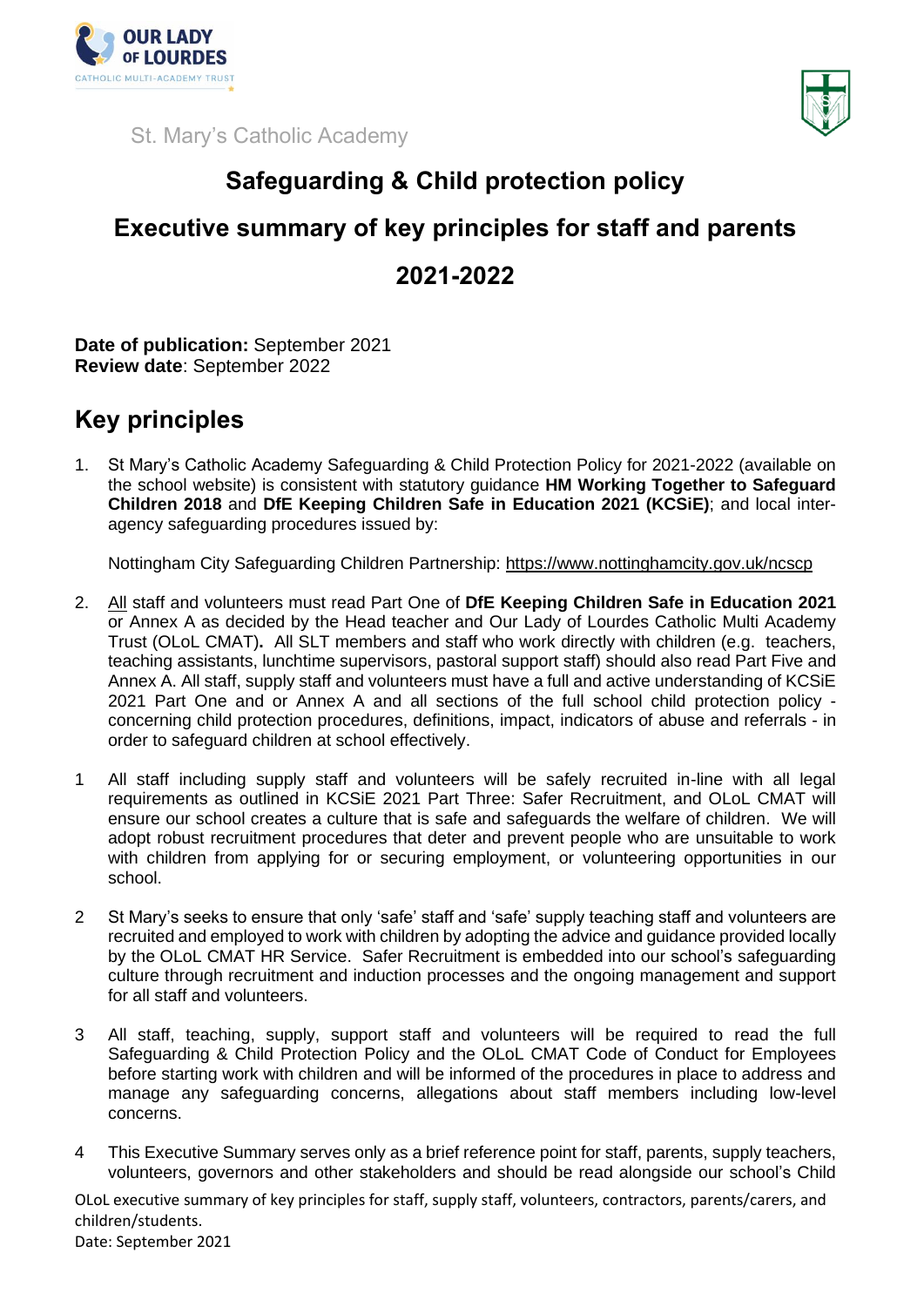

Protection Policy 2021-2022 and Flow Chart which informs of the actions to be taken where there are concerns about a child inside and outside of the school environment.

- 5 OLoL CMAT governors, school leaders, staff and volunteers have a responsibility to establish and maintain a culture of safeguarding in order to safeguard and promote the welfare of children effectively and maintain an attitude **'it could happen here'** where safeguarding is concerned. When concerned about the welfare of a child, staff should always act in the **'best interests of the child.**
- 6 Everyone who works in or with OLoL CMAT schools have a responsibility to safeguard and promote the welfare of children and respond to concerns, incidents, or disclosures and should **always** speak with the Snr Designated Safeguarding Lead or Deputy DSL to inform them of any safeguarding or child protection concerns without delay.

At St. Mary's Catholic Academy:

The Snr Designated Safeguarding Lead (DSL) is…Anne-Marie Bell

The Deputy DSL(s) is/are …Kerry O'Neill, Clare Hodgkinson, Karen Mullen

The SLT members who should be contacted in the DSL's absence are…Leanne Thurman and Sarah Hayes……………………….

 $\mathcal{L}^{\text{max}}_{\text{max}}$ 

The Safeguarding Governor is.…Robert McConnell…

The Trust Safeguarding Lead is: Moira Dales (m.dales@ololcatholicmat.co.uk)

The Trust Board Safeguarding Lead is: Sue Dryden

- 7 The Snr DSL will ensure that all staff including supply staff and volunteers receive a robust induction into St Mary's safeguarding arrangements, which will include a requirement that they read the key statutory guidance and safeguarding policies including the Behaviour Policy, Peer on Peer (child on child) Abuse Policy and responses to on-line safety and children who go missing from education before starting work with children.
- 8 The Snr DSL will also ensure any contractors working at St Mary's and visitors are informed of who to report any safeguarding concerns or incidents to whilst on the school site.
- 9 St Mary's is committed to offering early help to those children who need it. Staff are trained to be vigilant and to record and report all concerns via CPOMS and issues that indicate a child may require early help or that there may be a safeguarding issue to the Snr DSL without delay.
- 10 The Snr DSL will consider all such concerns and issues and will make a judgement about whether to monitor the child's progress, discuss with parents/carers, provide pastoral care and support, offer early help or make appropriate referrals. The DSLs will record actions and decisions taken and referrals that are made. If early help is appropriate the Snr DSL will keep the case under constant review and refer cases to statutory safeguarding agencies where required and where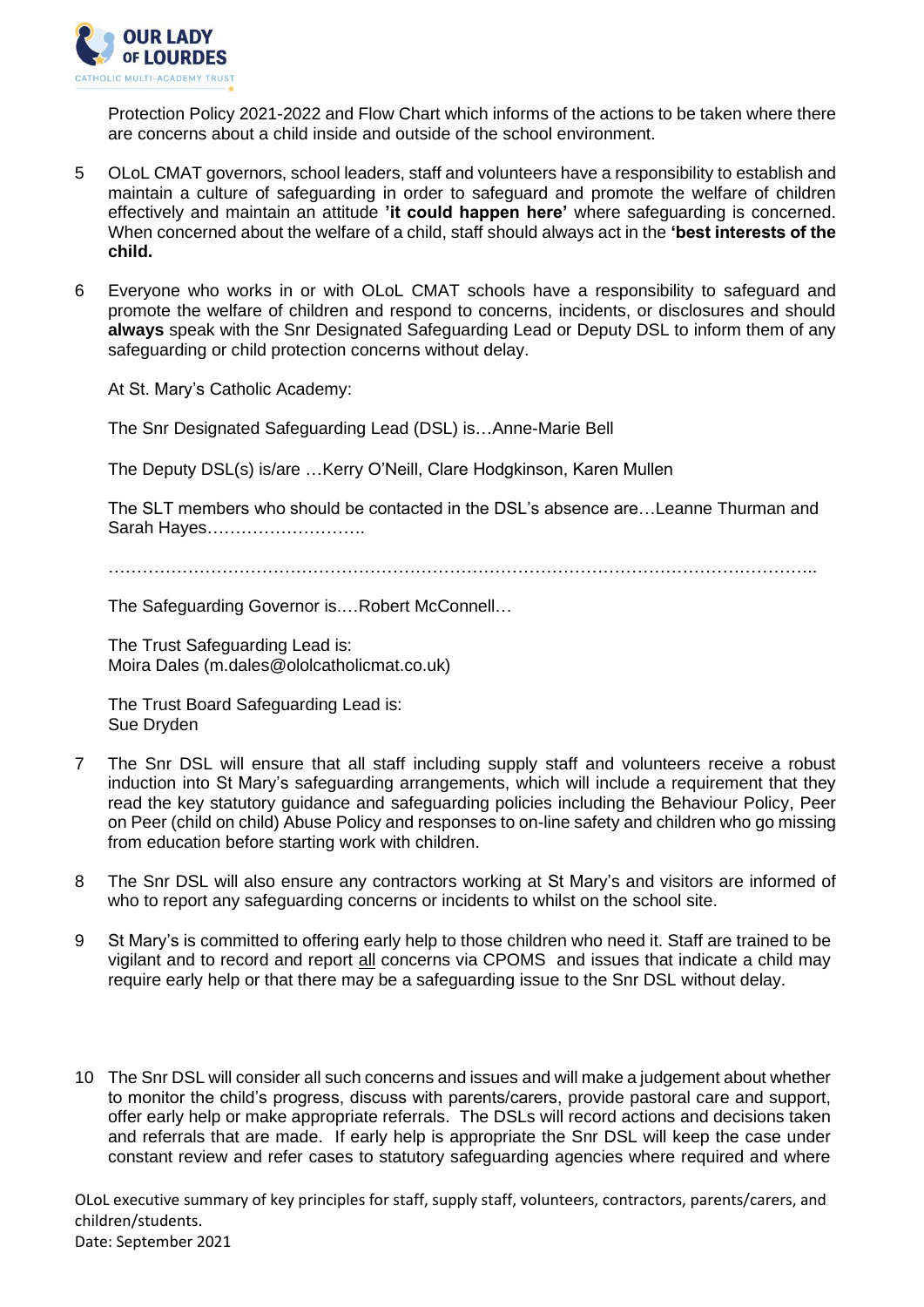

appropriate support children and families to access support and additional help to support wellbeing and safety.

- 11 Our CLA Designated Teacher is Kerry O'Neill and they will work with the local authority virtual school and the child's social worker to promote the educational achievement of registered pupils who are looked after and will continue to promote the educational achievement of children who have left care through adoption, special guardianship or child arrangement orders. Our Designated Teacher will have the appropriate training and relevant qualifications and experience to carry out the role and responsibilities required and maintain an up to date understanding of the needs of children with looked after status.
- 12 At St Mary's staff recognise that some children are particularly vulnerable and therefore more likely to require early help or safeguarding. Those children include children with special educational needs and disabilities; those who are looked after by a local authority or were previously looked after; those living in families experiencing adult substance abuse, adult mental ill health and/or domestic abuse; and children showing signs of engaging in anti-social or criminal behaviour.
- 13 St. Mary's is committed to supporting and improving the mental health and well-being of all children. *We will do this by:*

 *Talking to the children about mental health – ensuring they understand what it is Developing strong relations with children so they have someone to talk to Promoting good mental health through well-being, health days and activities Providing an environment that is welcoming and signposts ways to seek help Regularly share strategies to improve mental health – for all Communicate tips with parents and seek courses parents can access Having targeted work and a drop-in session facilitated by our ELSA*

- 14 St. Mary's recognises that children who run away, go missing and/or are absent from school are potentially vulnerable to abuse, exploitation, offending and placing themselves and possibly others (friends) in situations where they may suffer physical harm, abuse or risk of child sexual exploitation (CSE), criminal child exploitation (CCE) or at risk of being radicalised or exploited.
- 15 St. Mary's will therefore work actively in partnership with parents/carers and other agencies to understand and improve poor school attendance and address issues of children running away and and going missing from home.
- 16 St. Mary's has a duty to teach children about safeguarding and how to understand and recognise risk (on-line and off-line) and the support available to them; as part of a 'broad and balanced curriculum'. This will include Relationships Education (for all primary pupils) and Health education (for all pupils), compulsory from September 2020 and should be taught in schools from September 2021.
- 17 The OLoL CMAT **Whistleblowing** policy enables staff to raise concerns or allegations, initially in confidence, and for a sensitive enquiry to take place. Staff are expected to report all concerns about poor practice or possible child abuse by colleagues to the headteacher, including low-level concerns.

Concerns or complaints about the headteacher should be reported to the Chair of the OLoL CMAT. Staff can also contact the Designated Officer in the Local Authority (LADO), who is responsible for the coordination of responses to allegations against people who work with children.

The Nottingham City LADO can be contacted on Tel: [Tina.wright@nottinghamcity.gov.uk](mailto:Tina.wright@nottinghamcity.gov.uk)  07842601599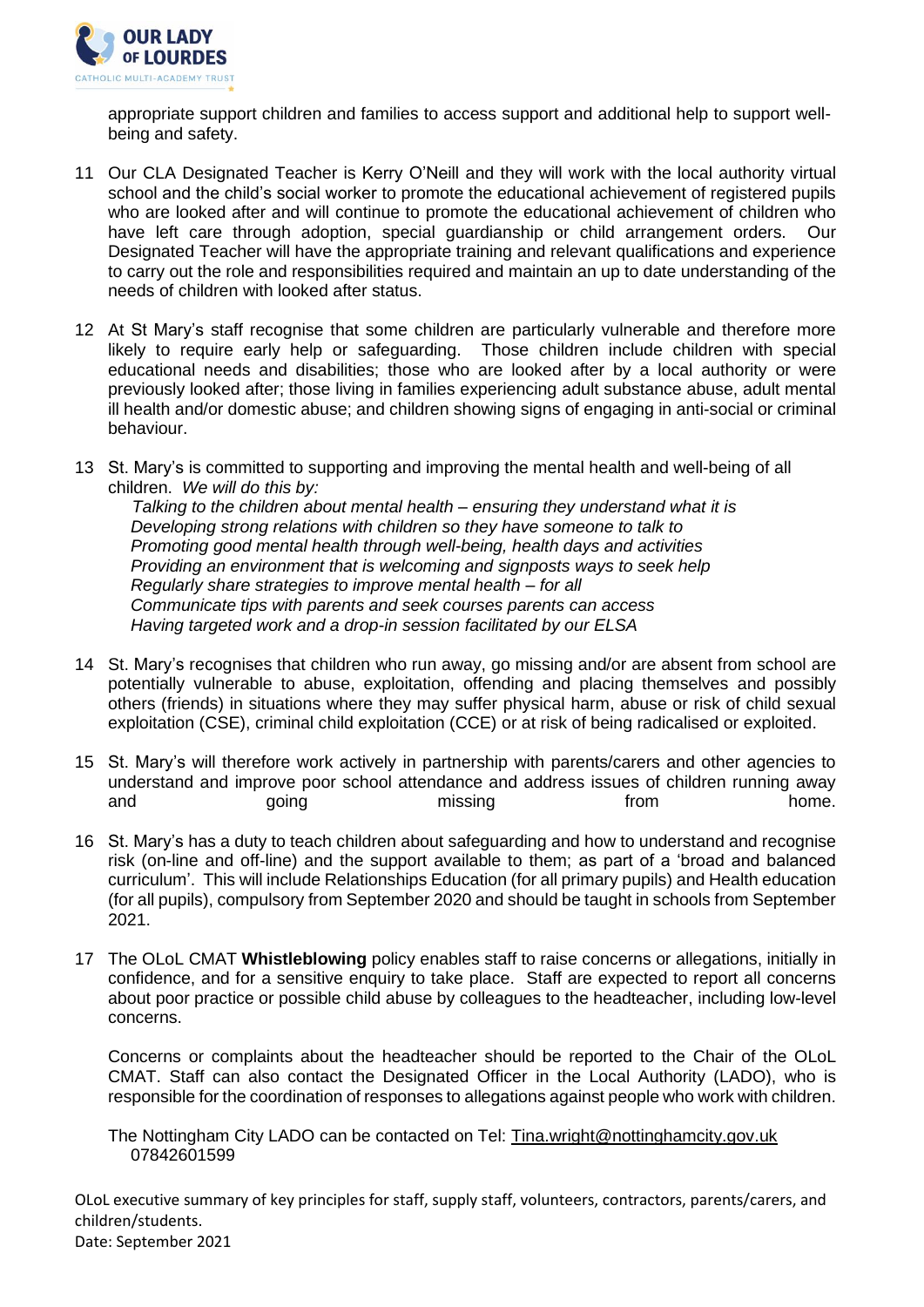

 For staff who do not feel able to raise concerns internally, advice and support can be accessed through the NSPCC whistleblowing helpline Tel: 0800 028 0285.

- 18 All staff including the headteacher, supply teachers, volunteers and governors will receive appropriate and regularly updated safeguarding and child protection information, guidance, and at least annual dedicated safeguarding training to provide them with the requisite skills and knowledge to safeguard children and maintain and revise where required, appropriate 'safeguarding arrangements' in our school.
- 19 The Snr DSL and deputy DSLs will attend bespoke training for newly appointed DSLs and refresher training through their appropriate Local Authority. In addition, new DSLs are advised to attend the NSCP Working Together to Safeguard Children course which compliments the DSL training and informs of the arrangements for child protection conferences, reviews and core group meetings, ensuring all our DSLs are fully conversant with the principles of good safeguarding partnership practices to keep children safe and respond to safeguarding and child protection concerns.
- 20 The Snr DSL and deputy DSLs will also update their knowledge and skills at least annually (as a minimum) to keep up to date with new safeguarding developments and guidance relevant to their role. The Snr DSL or one of the deputy DSLs will look to attending any LA's DSL Focus Group network & OLoL DSL meetings to cascade information and any updates to guidance back to the DSL team and all school staff. All DSLs will also attend, where appropriate, other safeguarding training opportunities to ensure their knowledge and experience in safeguarding remains current and can address any emerging threats.
- 21 Child protection issues warrant a high level of confidentiality. Staff will ensure confidentiality protocols are adhered to and information is shared appropriately. Although staff will discuss dayto-day concerns about pupils with colleagues, they should report all child protection and safeguarding concerns to the Snr DSL or headteacher or  $-$  in the case of concerns about the headteacher – to the chair of governors. However, any member of staff can contact and/or make a referral to Family and Children's Social Care . New concerns/disclosures for children not already open to social care should be made to the Family and Children's Social Care . For cases already open to social care and the child has an allocated social worker, contact should be made directly with the social worker or social work team, if it is believed that it is the only effective way to safeguard a child.

Our school will support social workers and other agencies following any referrals for a child or family.

- 22 St. Mary's acknowledges that we have clear powers to share, hold and use information to tackle all forms of abuse and neglect, to promote children's welfare and their educational outcomes. All staff, including supply teachers and volunteers must be mindful of specific requirements in relation to the use of technology including on-line behaviour and the taking, storing and use of images of children. All staff must be conversant and be able to apply GDPR guidance and information sharing procedures in-line with statutory guidance and OLoL CMAT procedures.
- 23 The Snr DSL is responsible for ensuring that all staff, including supply teachers and volunteers have a meaningful awareness of a range of specific safeguarding issues and vulnerabilities as defined in Annex A of Keeping Children Safe in Education 2021, and be able to discharge their responsibilities for children effectively by raising concerns with appropriate staff and or the DSL team to keep children safe. All staff will need to understand issues and risks in relation to physical and mental health and well-being, criminal child exploitation, gang and knife crime, serious youth violence, radicalisation, extremism, and child sexual exploitation.